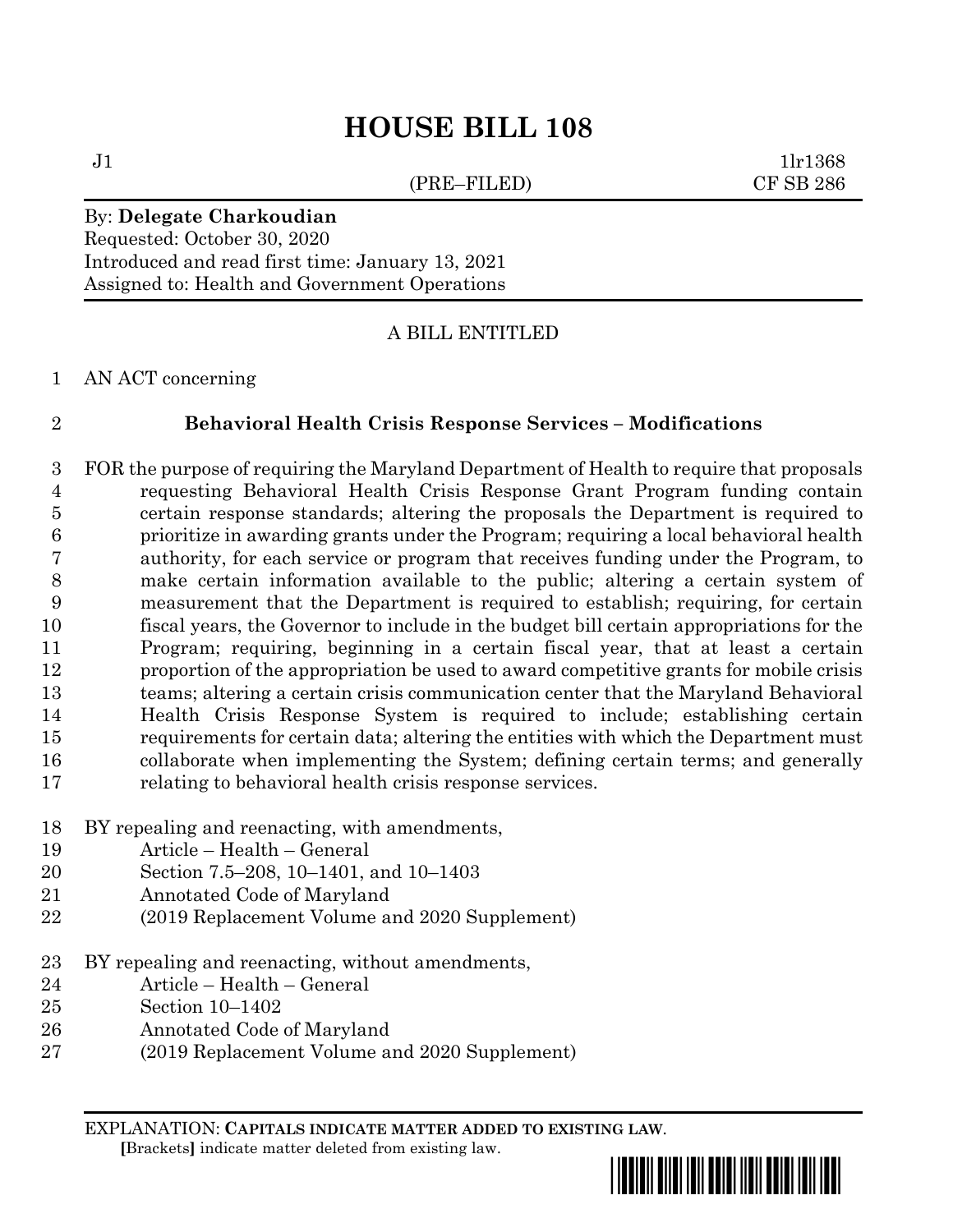|                            | $\sqrt{2}$<br><b>HOUSE BILL 108</b>                                                                         |                                                                                                                                                             |  |  |  |  |  |  |  |
|----------------------------|-------------------------------------------------------------------------------------------------------------|-------------------------------------------------------------------------------------------------------------------------------------------------------------|--|--|--|--|--|--|--|
| $\mathbf{1}$<br>$\sqrt{2}$ | SECTION 1. BE IT ENACTED BY THE GENERAL ASSEMBLY OF MARYLAND,<br>That the Laws of Maryland read as follows: |                                                                                                                                                             |  |  |  |  |  |  |  |
| 3                          | Article - Health - General                                                                                  |                                                                                                                                                             |  |  |  |  |  |  |  |
| 4                          | $7.5 - 208.$                                                                                                |                                                                                                                                                             |  |  |  |  |  |  |  |
| $\overline{5}$<br>6        | (1)<br>In this section[,] THE FOLLOWING WORDS HAVE THE MEANINGS<br>(a)<br><b>INDICATED.</b>                 |                                                                                                                                                             |  |  |  |  |  |  |  |
| 7<br>8                     | "MOBILE CRISIS TEAM" HAS THE MEANING STATED IN § 10-1401<br>(2)<br>OF THIS ARTICLE.                         |                                                                                                                                                             |  |  |  |  |  |  |  |
| 9<br>10                    | (3)<br>Program.                                                                                             | "Program" means the Behavioral Health Crisis Response Grant                                                                                                 |  |  |  |  |  |  |  |
| 11<br>12                   | (b)<br>(1)<br>Department.                                                                                   | There is a Behavioral Health Crisis Response Grant Program in the                                                                                           |  |  |  |  |  |  |  |
| 13<br>14                   | (2)                                                                                                         | The purpose of the Program is to provide funds to local jurisdictions to<br>establish and expand community behavioral health crisis response systems.       |  |  |  |  |  |  |  |
| 15                         | $\left( \mathrm{c}\right)$                                                                                  | The Department shall administer the Program.                                                                                                                |  |  |  |  |  |  |  |
| 16<br>17<br>18             | (d)<br>(1)<br>services that:                                                                                | The Program shall award competitive grants to local behavioral health<br>authorities to establish and expand behavioral health crisis response programs and |  |  |  |  |  |  |  |
| 19<br>20                   | older adults;                                                                                               | Serve local behavioral health needs for children, adults, and<br>(i)                                                                                        |  |  |  |  |  |  |  |
| 21                         |                                                                                                             | Meet national standards;<br>(ii)                                                                                                                            |  |  |  |  |  |  |  |
| 22<br>23                   | treatment; and                                                                                              | Integrate the delivery of mental health and substance use<br>(iii)                                                                                          |  |  |  |  |  |  |  |
| 24<br>25                   | timely manner on discharge.                                                                                 | Connect individuals to appropriate community-based care in a<br>(iv)                                                                                        |  |  |  |  |  |  |  |
| 26<br>27                   | (2)<br>Program:                                                                                             | Funds distributed to a local behavioral health authority under the                                                                                          |  |  |  |  |  |  |  |
| 28<br>29                   |                                                                                                             | May be used to establish or expand behavioral health crisis<br>(i)<br>response programs and services, such as:                                              |  |  |  |  |  |  |  |
| 30                         |                                                                                                             | Mobile crisis teams;<br>1.                                                                                                                                  |  |  |  |  |  |  |  |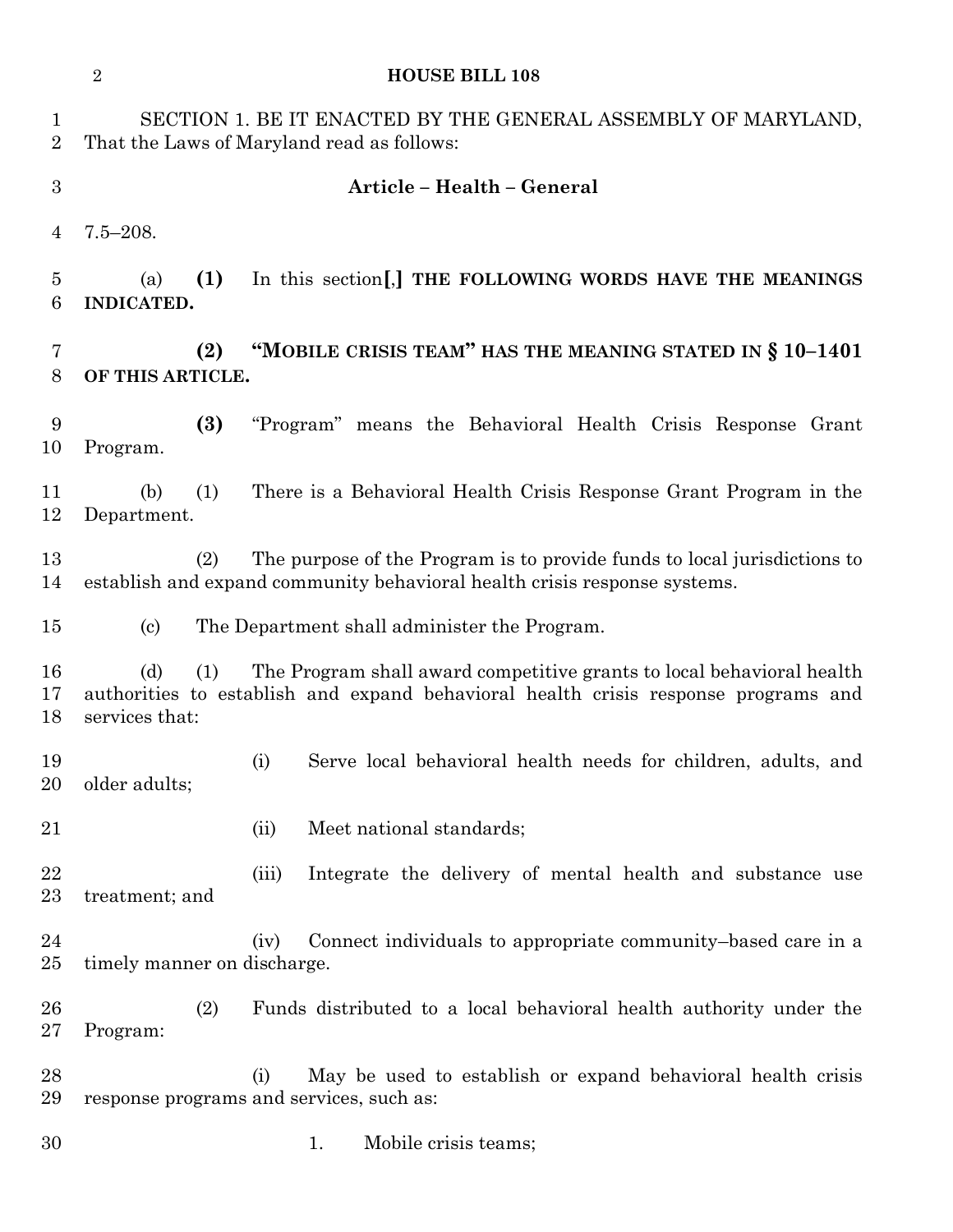# **HOUSE BILL 108** 3

| $\mathbf{1}$             | 2.<br>On-demand walk-in services;                                                                                                                                                                                                                                              |  |  |  |  |  |  |  |  |
|--------------------------|--------------------------------------------------------------------------------------------------------------------------------------------------------------------------------------------------------------------------------------------------------------------------------|--|--|--|--|--|--|--|--|
| $\overline{2}$           | 3.<br>Crisis residential beds; and                                                                                                                                                                                                                                             |  |  |  |  |  |  |  |  |
| 3<br>$\overline{4}$      | Other behavioral health crisis programs and services that<br>4.<br>the Department considers eligible for Program funds; and                                                                                                                                                    |  |  |  |  |  |  |  |  |
| $\overline{5}$<br>6      | Shall be used to supplement, and not supplant, any other funding<br>(ii)<br>for behavioral health crisis response programs and services.                                                                                                                                       |  |  |  |  |  |  |  |  |
| 7<br>8                   | (3)<br>A local behavioral health authority may submit a proposal requesting<br>Program funding to the Department.                                                                                                                                                              |  |  |  |  |  |  |  |  |
| 9<br>10<br>11            | IN AWARDING GRANTS UNDER THIS SECTION, THE DEPARTMENT<br>(4)<br>SHALL REQUIRE THAT PROPOSALS CONTAIN RESPONSE STANDARDS THAT MINIMIZE<br>LAW ENFORCEMENT INTERACTION FOR INDIVIDUALS IN CRISIS.                                                                                |  |  |  |  |  |  |  |  |
| 12<br>13                 | In awarding grants under this section, the Department shall<br>$(4)$ (5)<br>prioritize proposals that:                                                                                                                                                                         |  |  |  |  |  |  |  |  |
| 14                       | Make use of more than one funding source;<br>(i)                                                                                                                                                                                                                               |  |  |  |  |  |  |  |  |
| $15\,$<br>16<br>17<br>18 | Demonstrate efficiency<br>in<br>(ii)<br>service<br>delivery<br>through<br>regionalization, integration of the behavioral health crisis program or service with existing<br>public safety and emergency resources, and other strategies to achieve economies of scale;<br>[and] |  |  |  |  |  |  |  |  |
| 19<br>20                 | SERVE ALL MEMBERS OF THE IMMEDIATE COMMUNITY<br>(III)<br>WITH CULTURAL COMPETENCY AND APPROPRIATE LANGUAGE ACCESS;                                                                                                                                                             |  |  |  |  |  |  |  |  |
| 21<br>22<br>$23\,$       | <b>COMMIT TO GATHERING FEEDBACK FROM THE COMMUNITY</b><br>(IV)<br>ON AN ONGOING BASIS AND IMPROVING SERVICE DELIVERY CONTINUALLY BASED<br>ON THIS FEEDBACK;                                                                                                                    |  |  |  |  |  |  |  |  |
| 24<br>$25\,$<br>26       | (V)<br>DEMONSTRATE STRONG PARTNERSHIPS WITH COMMUNITY<br><b>THAT</b><br><b>INCLUDE</b><br><b>FAMILY</b><br><b>CONSUMER</b><br><b>ADVOCACY</b><br><b>SERVICES</b><br><b>MEMBER</b><br><b>AND</b><br>ORGANIZATIONS AND REGIONAL STAKEHOLDERS;                                    |  |  |  |  |  |  |  |  |
| $27\,$<br>28             | (VI)<br>EVIDENCE A PLAN OF LINKING INDIVIDUALS IN CRISIS TO<br>PEER SUPPORT AND FAMILY SUPPORT SERVICES AFTER STABILIZATION; AND                                                                                                                                               |  |  |  |  |  |  |  |  |
| 29<br>30                 | [(iii)] (VII) Evidence a strong plan for integration into the existing<br>behavioral health system of care and supports to provide seamless aftercare.                                                                                                                         |  |  |  |  |  |  |  |  |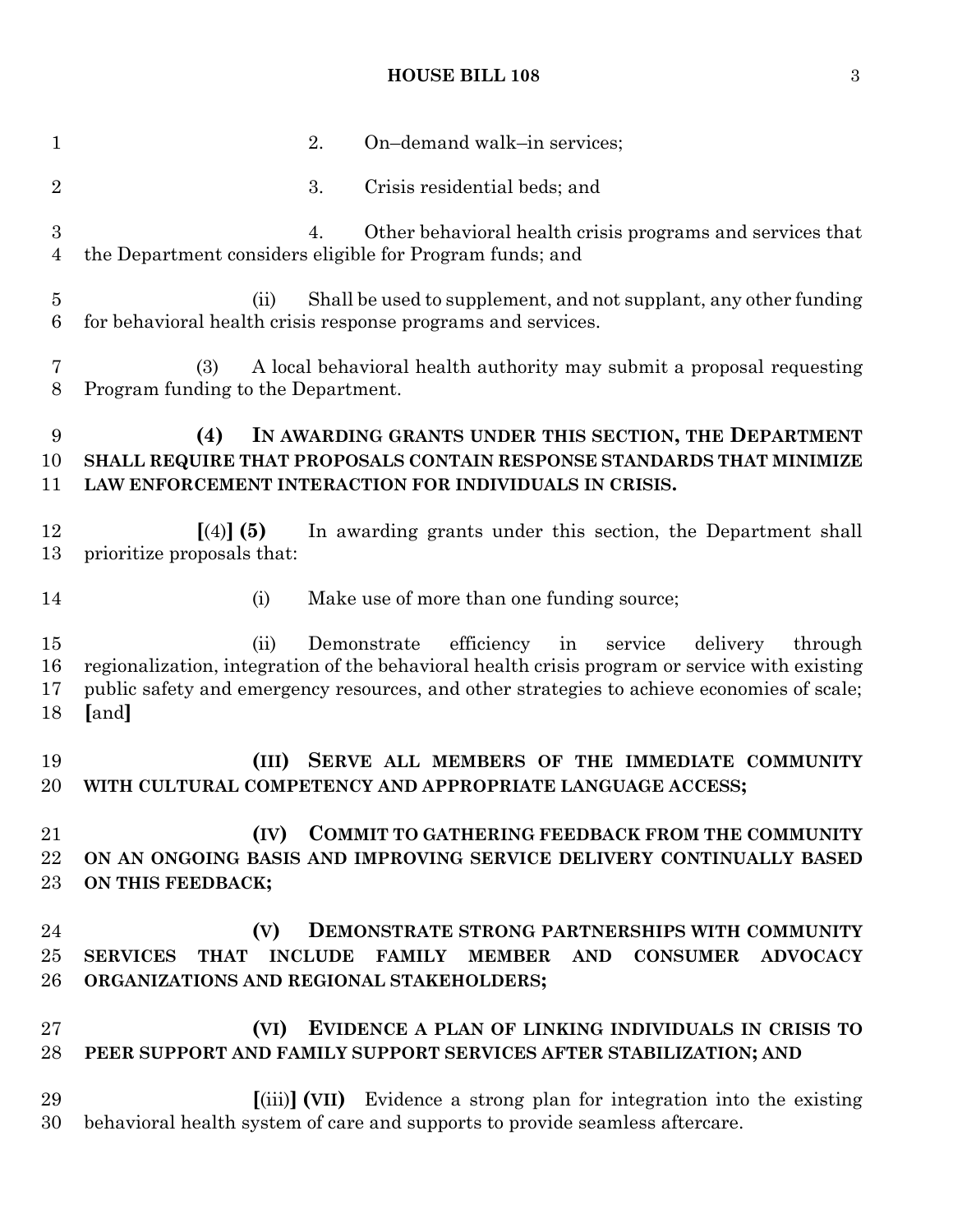# **HOUSE BILL 108**

| 1<br>$\overline{2}$ | $(5)$ (6)<br>Program, a local behavioral health authority shall report to the Department AND MAKE               |       |           | For each service or program that receives funding under the     |  |  |                  |  |  |  |
|---------------------|-----------------------------------------------------------------------------------------------------------------|-------|-----------|-----------------------------------------------------------------|--|--|------------------|--|--|--|
| 3                   | <b>AVAILABLE TO THE PUBLIC all [outcome]:</b>                                                                   |       |           |                                                                 |  |  |                  |  |  |  |
| 4                   |                                                                                                                 | (I)   |           | <b>OUTCOME</b> measurement data required by the Department; AND |  |  |                  |  |  |  |
| $\overline{5}$      |                                                                                                                 | (II)  |           | PUBLIC FEEDBACK RECEIVED FROM THE                               |  |  | <b>COMMUNITY</b> |  |  |  |
| 6                   | THROUGH A COMBINATION OF SURVEYS, PUBLIC COMMENTS,                                                              |       |           |                                                                 |  |  | TOWN HALL        |  |  |  |
| 7                   | MEETINGS, AND OTHER METHODS.                                                                                    |       |           |                                                                 |  |  |                  |  |  |  |
| 8                   | [(6)] (7)                                                                                                       |       |           | The Department shall establish:                                 |  |  |                  |  |  |  |
| 9                   |                                                                                                                 | (i)   |           | Application procedures;                                         |  |  |                  |  |  |  |
| 10                  |                                                                                                                 | (ii)  |           | A statewide system of outcome measurement to [assess]:          |  |  |                  |  |  |  |
| 11                  |                                                                                                                 |       | 1.        | <b>ASSESS</b> the effectiveness and adequacy of behavioral      |  |  |                  |  |  |  |
| 12                  | health crisis response services and programs; AND                                                               |       |           |                                                                 |  |  |                  |  |  |  |
| 13                  |                                                                                                                 |       | 2.        | PRODUCE DATA THAT SHALL BE:                                     |  |  |                  |  |  |  |
| 14                  |                                                                                                                 |       | A.        | COLLECTED, ANALYZED, AND PUBLICLY REPORTED                      |  |  |                  |  |  |  |
| 15                  | BACK AT LEAST ANNUALLY; AND                                                                                     |       |           |                                                                 |  |  |                  |  |  |  |
|                     |                                                                                                                 |       |           |                                                                 |  |  |                  |  |  |  |
| 16                  |                                                                                                                 |       | <b>B.</b> | DISAGGREGATED BY RACE, GENDER, AGE, AND ZIP                     |  |  |                  |  |  |  |
| 17                  | CODE;                                                                                                           |       |           |                                                                 |  |  |                  |  |  |  |
| 18<br>19            | and, when appropriate, the Maryland Medical Assistance Program; and                                             | (iii) |           | Guidelines that require programs to bill third-party insurers   |  |  |                  |  |  |  |
| $20\,$              |                                                                                                                 | (iv)  |           | Any other procedures or criteria necessary to carry out this    |  |  |                  |  |  |  |
| 21                  | section.                                                                                                        |       |           |                                                                 |  |  |                  |  |  |  |
| 22<br>$23\,$        | The Governor shall include in the annual operating budget bill the following<br>(e)<br>amounts for the Program: |       |           |                                                                 |  |  |                  |  |  |  |
| 24                  | (1)                                                                                                             |       |           | \$3,000,000 for fiscal year 2020;                               |  |  |                  |  |  |  |
| 25                  | (2)                                                                                                             |       |           | \$4,000,000 for fiscal year 2021; [and]                         |  |  |                  |  |  |  |
| 26                  | (3)                                                                                                             |       |           | \$5,000,000 for fiscal year 2022;                               |  |  |                  |  |  |  |
| $27\,$              | (4)                                                                                                             |       |           | \$8,000,000 FOR FISCAL YEAR 2023;                               |  |  |                  |  |  |  |
| 28                  | (5)                                                                                                             |       |           | \$9,000,000 FOR FISCAL YEAR 2024; AND                           |  |  |                  |  |  |  |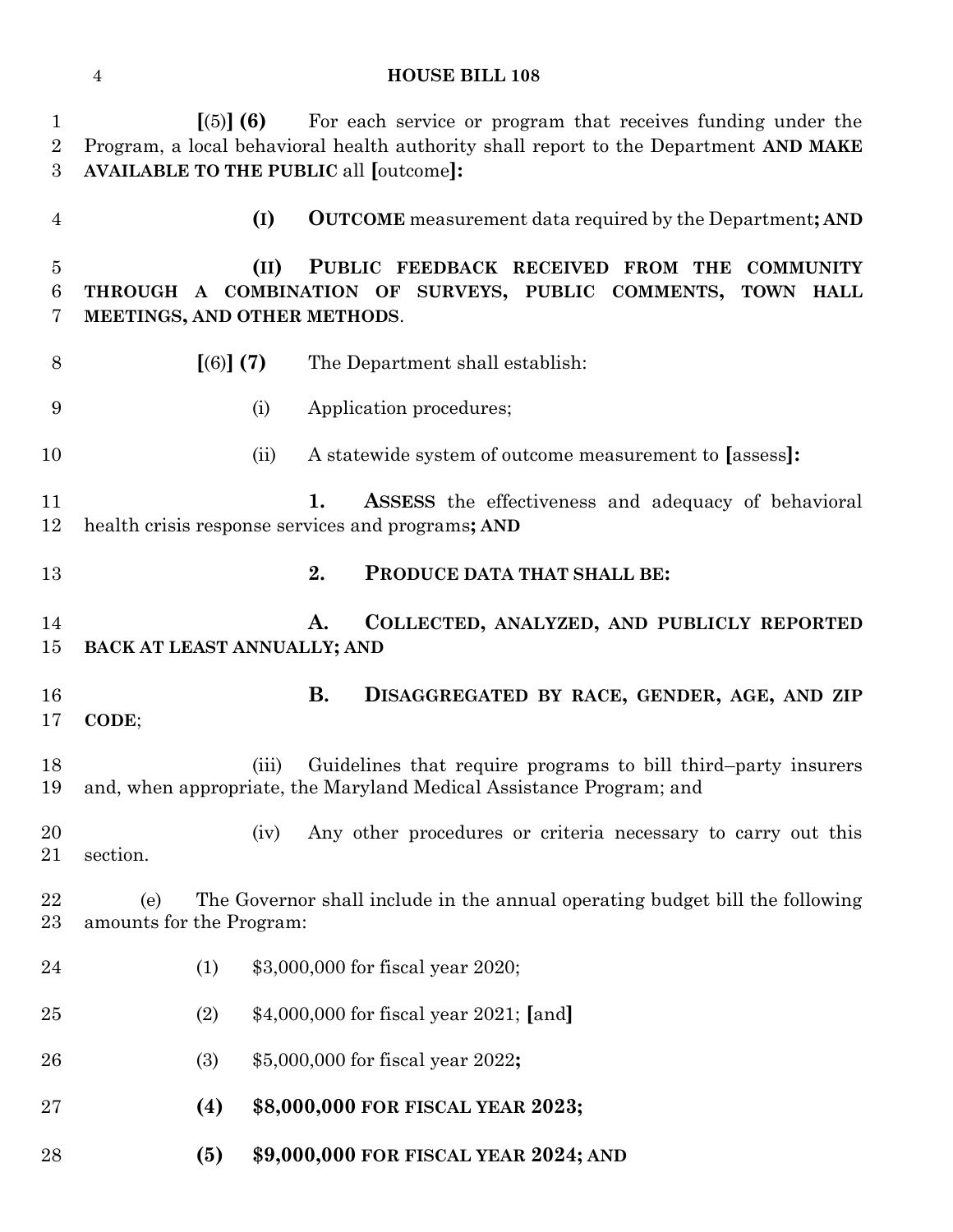#### **HOUSE BILL 108** 5

### **(6) \$10,000,000 FOR FISCAL YEAR 2025**.

## **(F) BEGINNING IN FISCAL YEAR 2023, AT LEAST ONE–THIRD OF THE APPROPRIATION REQUIRED UNDER SUBSECTION (E) OF THIS SECTION SHALL BE USED TO AWARD COMPETITIVE GRANTS FOR MOBILE CRISIS TEAMS.**

 **[**(f)**] (G)** On or before December 1 each year beginning in 2020, the Department 6 shall submit to the Governor and, in accordance with  $\S$  2–1257 of the State Government Article, to the General Assembly a report that includes, for the most recent closed fiscal year:

- (1) The number of grants distributed;
- 10 (2) Funds distributed by county;

 (3) Information about grant recipients and programs and services provided; and

 (4) Outcome data reported under the statewide system of measurement 14 required in subsection  $(d)(6)(ii)$  of this section.

10–1401.

(a) In this subtitle the following words have the meanings indicated.

(b) "Administration" means the Behavioral Health Administration.

(c) "Core service agency" has the meaning stated in § 7.5–101 of this article.

 (d) "Crisis Response System" means the Maryland Behavioral Health Crisis Response System.

 **(E) "FAMILY SUPPORT SERVICES" HAS THE MEANING STATED IN § 7.5–101 OF THIS ARTICLE.**

 **[**(e)**] (F)** "Local behavioral health authority" has the meaning stated in § 7.5–101 of this article.

 **(G) "MOBILE CRISIS TEAM" MEANS A TEAM ESTABLISHED BY THE LOCAL BEHAVIORAL HEALTH AUTHORITY THAT:**

 **(1) OPERATES 24 HOURS A DAY AND 7 DAYS A WEEK TO PROVIDE ASSESSMENTS, CRISIS INTERVENTION, STABILIZATION, FOLLOW–UP, AND REFERRAL TO URGENT CARE AND TO ARRANGE APPOINTMENTS FOR INDIVIDUALS TO OBTAIN BEHAVIORAL HEALTH SERVICES;**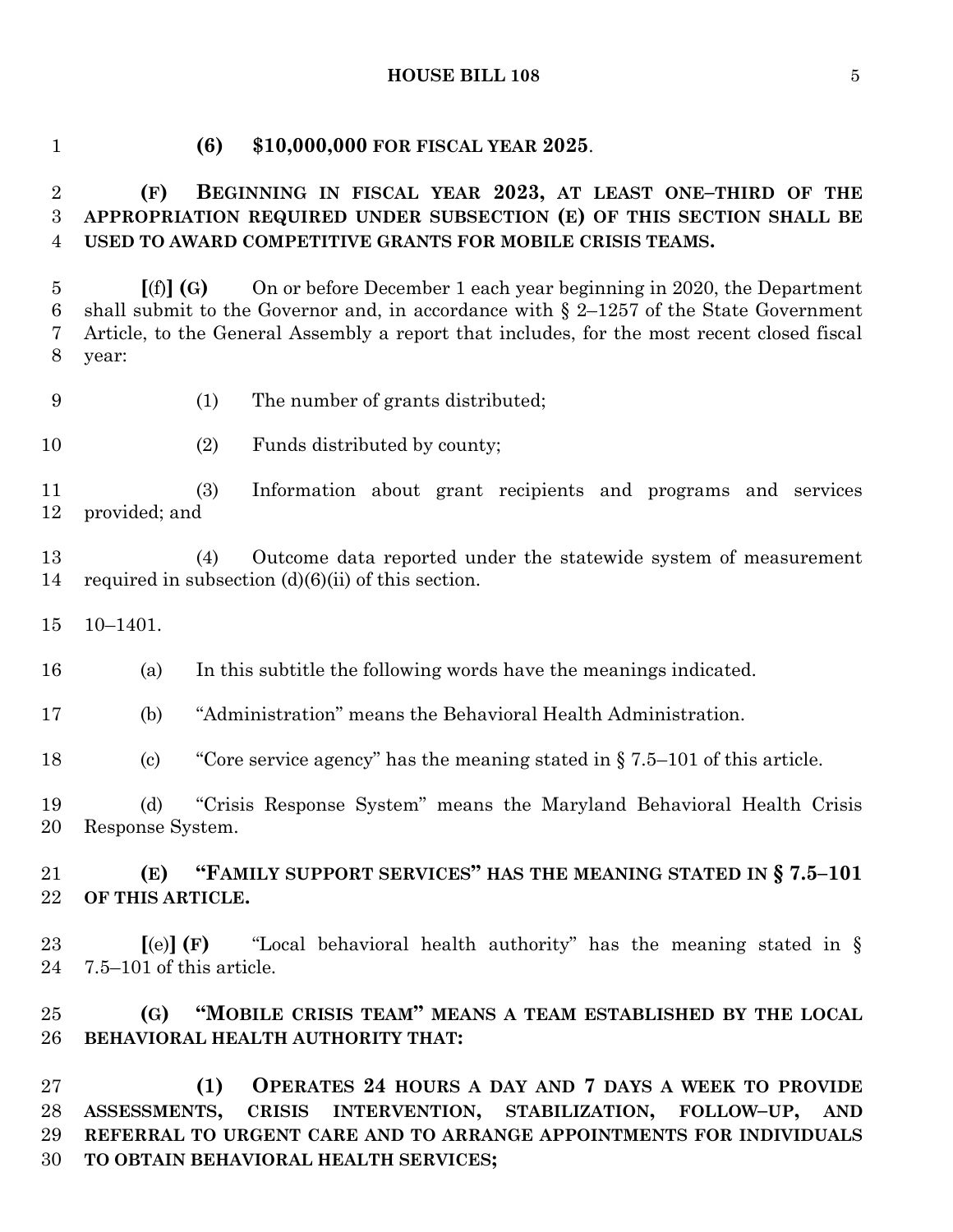**HOUSE BILL 108**

 **(2) INCORPORATES NATIONALLY RECOGNIZED STANDARDS AND BEST PRACTICES: AND** 

**(3) PRIORITIZES:**

 **(I) LIMITING INTERACTION OF LAW ENFORCEMENT WITH INDIVIDUALS IN CRISIS;**

 **(II) PROVIDING CONNECTION TO SERVICES AND COORDINATING PATIENT FOLLOW–UP, INCLUDING PEER SUPPORT AND FAMILY SUPPORT SERVICES AFTER STABILIZATION; AND**

 **(III) SERVING ALL MEMBERS OF THE IMMEDIATE COMMUNITY WITH CULTURAL COMPETENCY AND APPROPRIATE LANGUAGE ACCESS.**

10–1402.

 (a) There is a Maryland Behavioral Health Crisis Response System in the Behavioral Health Administration.

(b) The Crisis Response System shall:

 (1) Operate a statewide network utilizing existing resources and coordinating interjurisdictional services to develop efficient and effective crisis response systems to serve all individuals in the State, 24 hours a day and 7 days a week;

 (2) Provide skilled clinical intervention to help prevent suicides, homicides, unnecessary hospitalizations, and arrests or detention, and to reduce dangerous or threatening situations involving individuals in need of behavioral health services; and

(3) Respond quickly and effectively to community crisis situations.

 (c) The Administration shall consult with consumers of behavioral health services, family members, and behavioral health advocates in the development of the Crisis Response System.

- 10–1403.
- (a) The Crisis Response System shall include:
- (1) A crisis communication center in each jurisdiction or region to provide:
- 28 (i) A single point of entry to the Crisis Response System;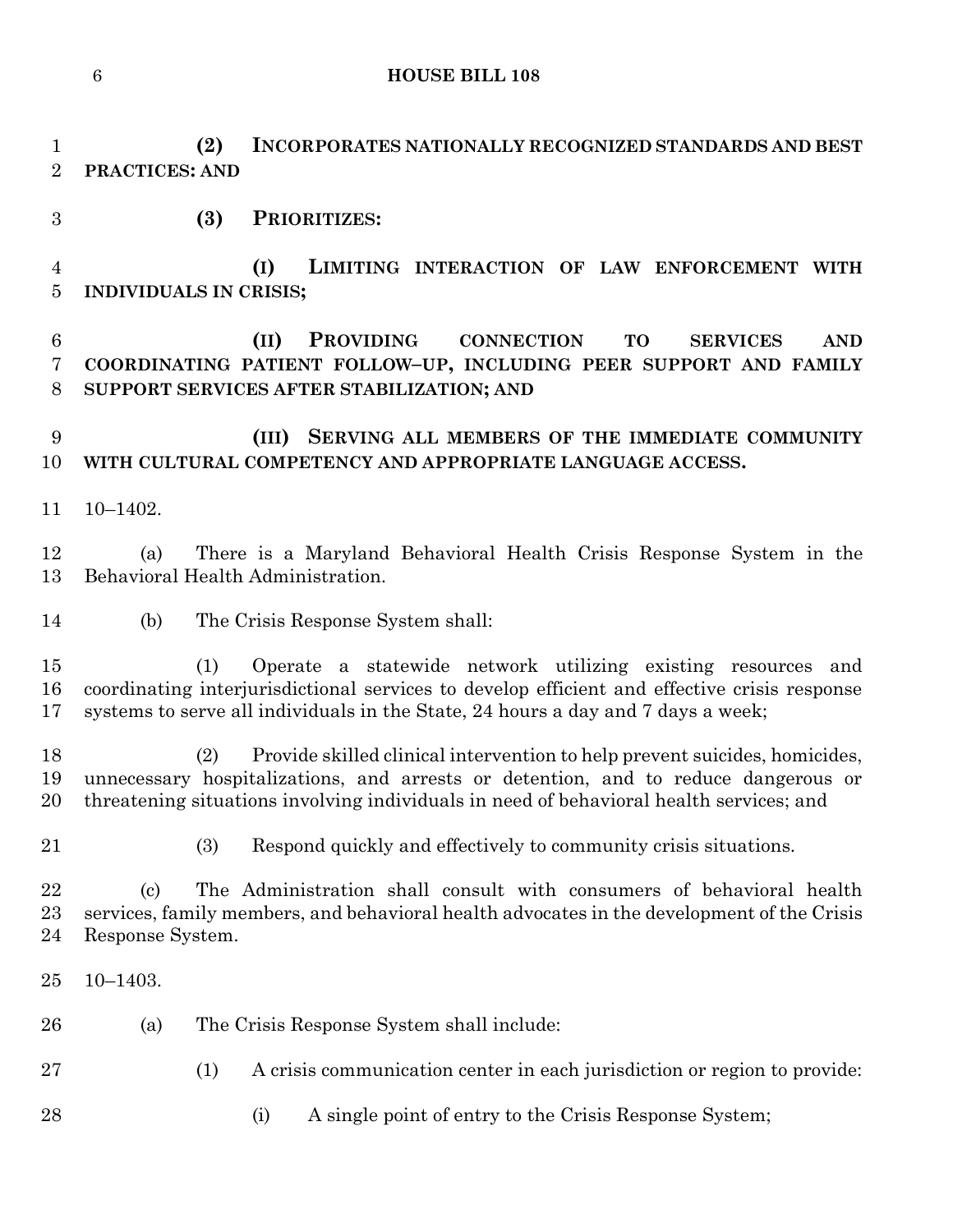#### **HOUSE BILL 108** 7

 (ii) Coordination with the local core service agency or local behavioral health authority, police, **9–1–1 DISPATCH, 3–1–1, 2–1–1, OR OTHER LOCAL MENTAL HEALTH HOTLINES,** emergency medical service personnel, and behavioral health providers; **[**and**] (III) AUTHORITY FOR 9–1–1 TO DISPATCH MOBILE CRISIS TEAMS; AND**

 **[**(iii)**] (IV)** Programs that may include: 1. A clinical crisis telephone line for suicide prevention and crisis intervention; 2. A hotline for behavioral health information, referral, and assistance; 12 3. Clinical crisis walk–in services, including: 13 A. Triage for initial assessment; B. Crisis stabilization until additional services are available; C. Linkage to treatment services and family and peer support groups; and D. Linkage to other health and human services programs; 4. Critical incident stress management teams, providing disaster behavioral health services, critical incident stress management, and an on–call system for these services; 5. Crisis residential beds to serve as an alternative to hospitalization; 6. A community crisis bed and hospital bed registry, including a daily tally of empty beds; 7. Transportation coordination, ensuring transportation of patients to urgent appointments or to emergency psychiatric facilities; 8. Mobile crisis teams **[**operating 24 hours a day and 7 days a week to provide assessments, crisis intervention, stabilization, follow–up, and referral to urgent care, and to arrange appointments for individuals to obtain behavioral health services**]**; 9. 23–hour holding beds;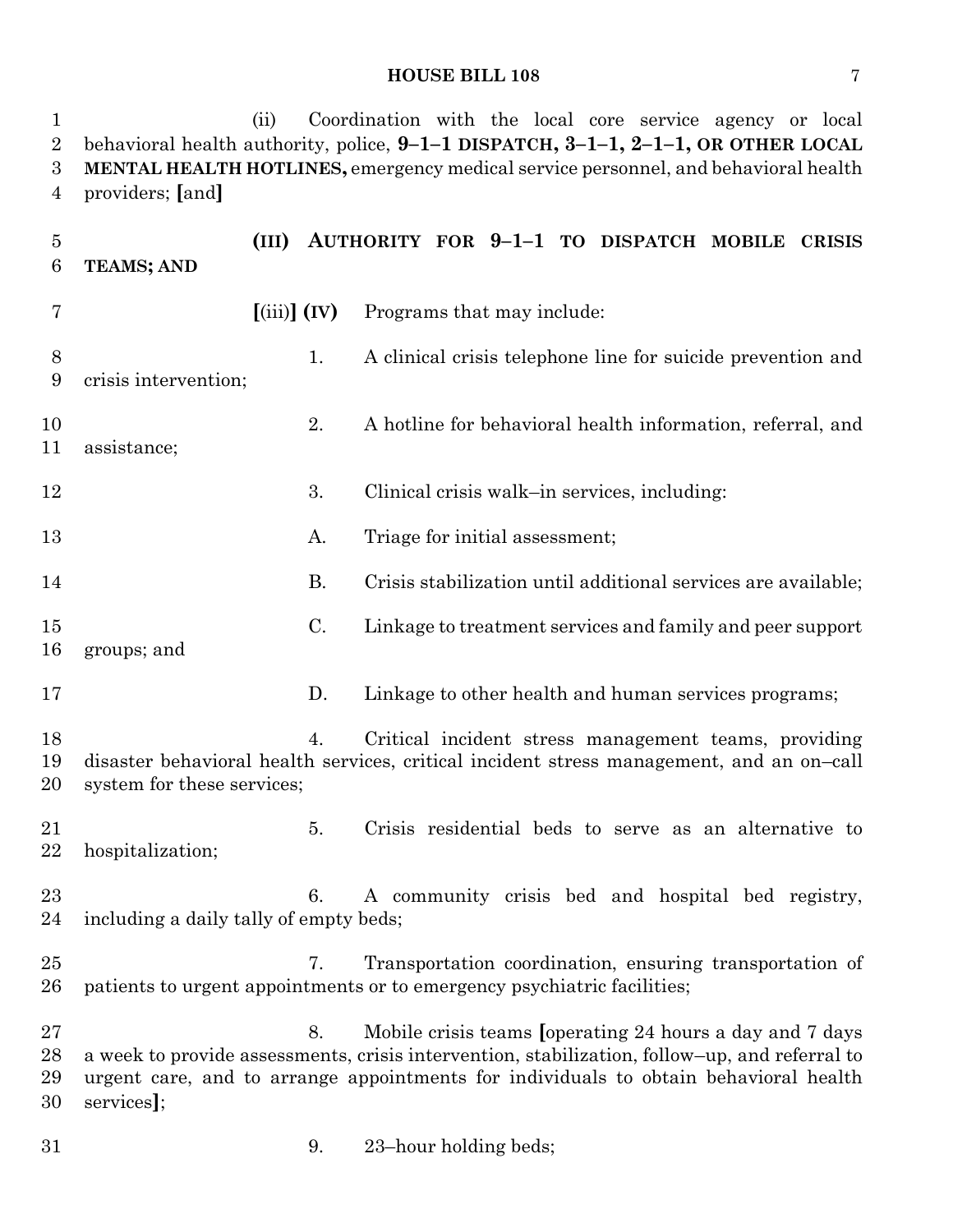|                                  | $8\,$<br><b>HOUSE BILL 108</b>                                                                                                                                                                                                                                                                                                                             |  |  |  |  |  |  |  |  |
|----------------------------------|------------------------------------------------------------------------------------------------------------------------------------------------------------------------------------------------------------------------------------------------------------------------------------------------------------------------------------------------------------|--|--|--|--|--|--|--|--|
| $\mathbf 1$                      | 10.<br>Emergency psychiatric services;                                                                                                                                                                                                                                                                                                                     |  |  |  |  |  |  |  |  |
| $\overline{2}$                   | Urgent care capacity;<br>11.                                                                                                                                                                                                                                                                                                                               |  |  |  |  |  |  |  |  |
| $\boldsymbol{3}$                 | 12.<br>Expanded capacity for assertive community treatment;                                                                                                                                                                                                                                                                                                |  |  |  |  |  |  |  |  |
| $\overline{4}$<br>$\overline{5}$ | 13.<br>Crisis intervention teams with capacity to respond in each<br>jurisdiction 24 hours a day and 7 days a week; and                                                                                                                                                                                                                                    |  |  |  |  |  |  |  |  |
| 6                                | 14.<br>Individualized family intervention teams.                                                                                                                                                                                                                                                                                                           |  |  |  |  |  |  |  |  |
| 7                                | (2)<br>Community awareness promotion and training programs; and                                                                                                                                                                                                                                                                                            |  |  |  |  |  |  |  |  |
| 8                                | (3)<br>An evaluation of outcomes of services through:                                                                                                                                                                                                                                                                                                      |  |  |  |  |  |  |  |  |
| 9<br>10                          | An annual survey by the Administration of consumers and family<br>(i)<br>members who have received services from the Crisis Response System; and                                                                                                                                                                                                           |  |  |  |  |  |  |  |  |
| 11<br>12<br>13<br>14             | Annual data collection on the number of behavioral health calls<br>(ii)<br>received by police, attempted and completed suicides, unnecessary hospitalizations,<br>hospital diversions, arrests and detentions of individuals with behavioral health diagnoses,<br>and diversion of arrests and detentions of individuals with behavioral health diagnoses. |  |  |  |  |  |  |  |  |
| 15<br>16                         | (B)<br>THE DATA DERIVED FROM THE EVALUATION OF OUTCOMES OF<br>SERVICES REQUIRED UNDER SUBSECTION (A)(3) OF THIS SECTION SHALL BE:                                                                                                                                                                                                                          |  |  |  |  |  |  |  |  |
| 17<br>18                         | (1)<br>COLLECTED, ANALYZED, AND PUBLICLY REPORTED AT LEAST<br>ANNUALLY;                                                                                                                                                                                                                                                                                    |  |  |  |  |  |  |  |  |
| 19                               | (2)<br>DISAGGREGATED BY RACE, GENDER, AGE, AND ZIP CODE; AND                                                                                                                                                                                                                                                                                               |  |  |  |  |  |  |  |  |
| 20<br>21<br>22                   | (3)<br>USED TO FORMULATE POLICY RECOMMENDATIONS WITH THE<br>GOAL OF DECREASING CRIMINAL DETENTION AND IMPROVING CRISIS DIVERSION<br>PROGRAMS AND LINKAGES TO EFFECTIVE COMMUNITY HEALTH SERVICES.                                                                                                                                                          |  |  |  |  |  |  |  |  |
| 23<br>24<br>25<br>26             | The Crisis Response System services shall be implemented as<br>$\lbrack \text{(b)} \rbrack$ (C)<br>determined by the Administration in collaboration with the core service agency or local<br>behavioral health authority serving each jurisdiction AND COMMUNITY MEMBERS OF<br>EACH JURISDICTION.                                                         |  |  |  |  |  |  |  |  |
| $27\,$<br>28                     | $\left[ \text{(c)} \right]$ (D)<br>An advance directive for mental health services under $\S$ 5–602.1 of this<br>article shall apply to the delivery of services under this subtitle.                                                                                                                                                                      |  |  |  |  |  |  |  |  |

 **[**(d)**] (E)** This subtitle may not be construed to affect petitions for emergency evaluations under § 10–622 of this title.